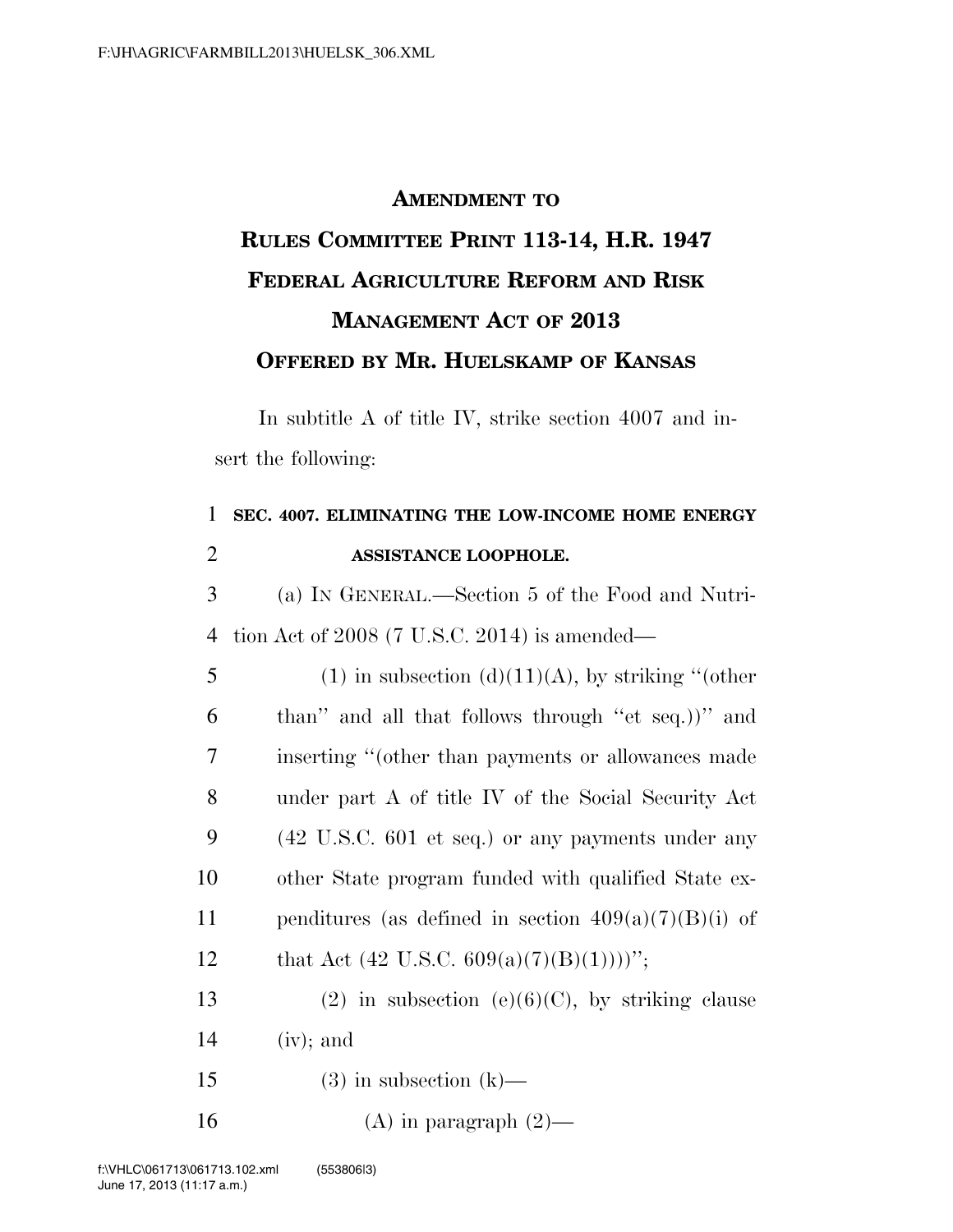$\Omega$ 

|                | z                                                                |
|----------------|------------------------------------------------------------------|
| $\mathbf{1}$   | (i) by striking subparagraph $(C)$ ;                             |
| $\overline{2}$ | (ii) by redesignating subparagraphs                              |
| 3              | (D) through $(G)$ as subparagraphs $(C)$                         |
| $\overline{4}$ | through $(F)$ , respectively; and                                |
| 5              | (iii) by striking paragraph $(4)$ .                              |
| 6              | (b) CONFORMING AMENDMENTS.—Section $2605(f)$ of                  |
| 7              | the Low-Income Home Energy Assistance Act of 1981 (42)           |
| 8              | U.S.C. $8624(f)$ is amended—                                     |
| 9              | $(1)$ in paragraph $(1)$ , by striking " $(1)$ "; and            |
| 10             | $(2)$ by striking paragraph $(2)$ .                              |
|                | At the end of subtitle A of title IV, insert the fol-<br>lowing: |
| 11             | SEC. 4033. PROJECTS TO PROMOTE WORK AND INCREASE                 |
| 12             | STATE AGENCY ACCOUNTABILITY.                                     |
| 13             | Section 11 of the Food and Nutrition Act of 2008                 |
|                | 14 (7 U.S.C. 2020), as amended by section 4015, is amended       |
| 15             | by adding at the end the following:                              |
| 16             | $\lq\lq(\mathbf{w})$ PROJECTS TO PROMOTE WORK AND INCREASE       |
|                | 17 STATE AGENCY ACCOUNTABILITY. The State agency                 |
| 18             | shall create a work activation program that operates as          |
|                |                                                                  |
| 19             | follows:                                                         |
| 20             | $\lq(1)$ Each able-bodied individual participating               |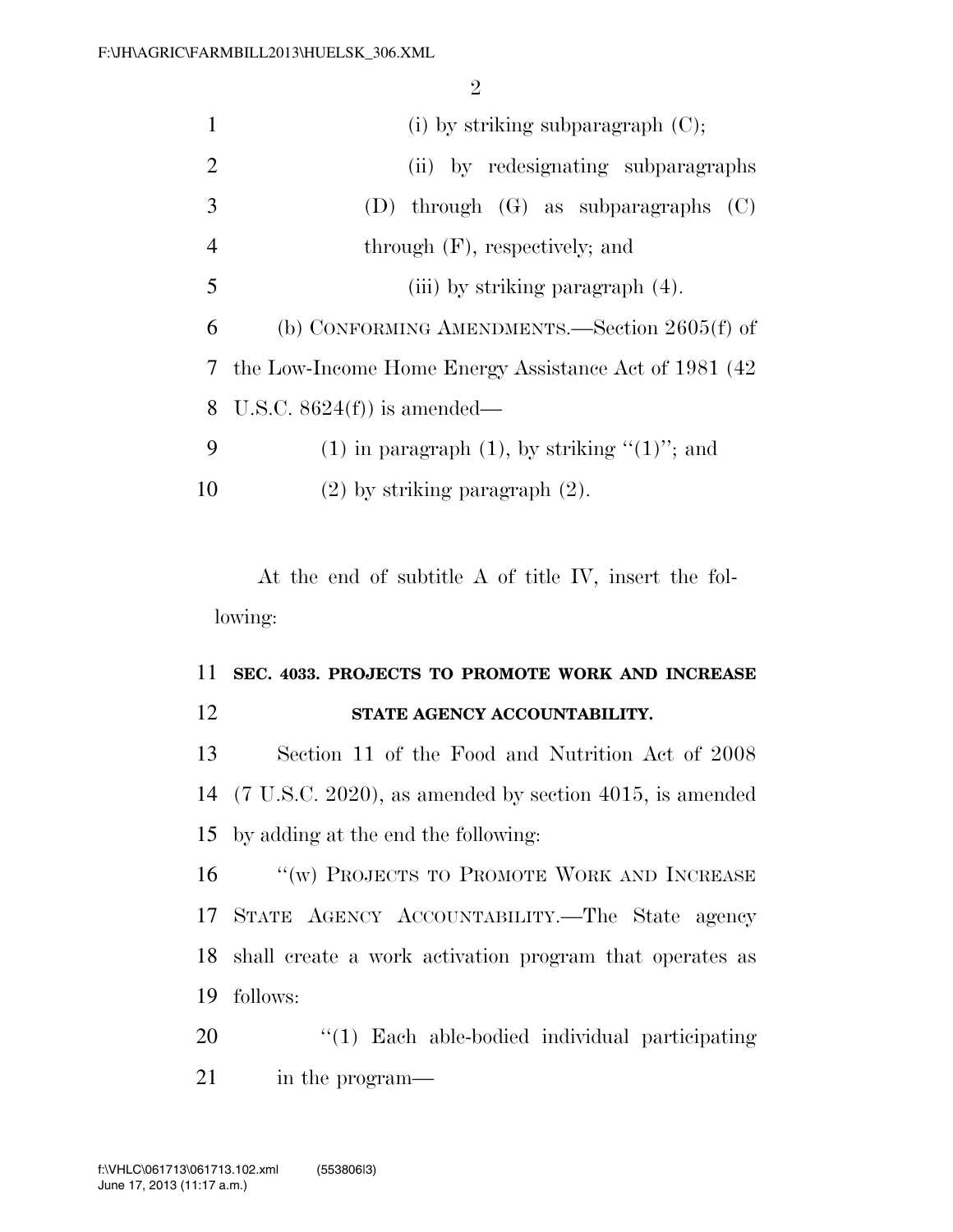3

| $\mathbf{1}$   | $\lq\lq$ shall at the time of application for       |
|----------------|-----------------------------------------------------|
| $\overline{2}$ | supplemental food and nutrition assistance and      |
| 3              | every 12 months thereafter, register for employ-    |
| $\overline{4}$ | ment in a manner prescribed by the chief execu-     |
| 5              | tive officer of the State;                          |
| 6              | $\lq\lq$ shall, each month of participation in      |
| 7              | the program, participate in—                        |
| 8              | "(i) 2 days of supervised job search                |
| 9              | for 8 hours per day at the program site;            |
| 10             | and                                                 |
| 11             | "(ii) $5$ days of off-site activity for $8$         |
| 12             | hours per day;                                      |
| 13             | $\lq\lq$ (C) shall not refuse without good cause to |
| 14             | accept an offer of employment, at a site or         |
| 15             | plant not subject to a strike or lockout at the     |
| 16             | time of the refusal, at a wage not less than the    |
| 17             | higher of—                                          |
| 18             | "(i) the applicable Federal or State                |
| 19             | minimum wage; or                                    |
| 20             | "(ii) 80 percent of the wage that                   |
| 21             | would have governed had the minimum                 |
| 22             | hourly rate under section $6(a)(1)$ of the          |
| 23             | Fair Labor Standards Act of 1938 (29)               |
| 24             | U.S.C. $206(a)(1)$ been applicable to the           |
| 25             | offer of employment;                                |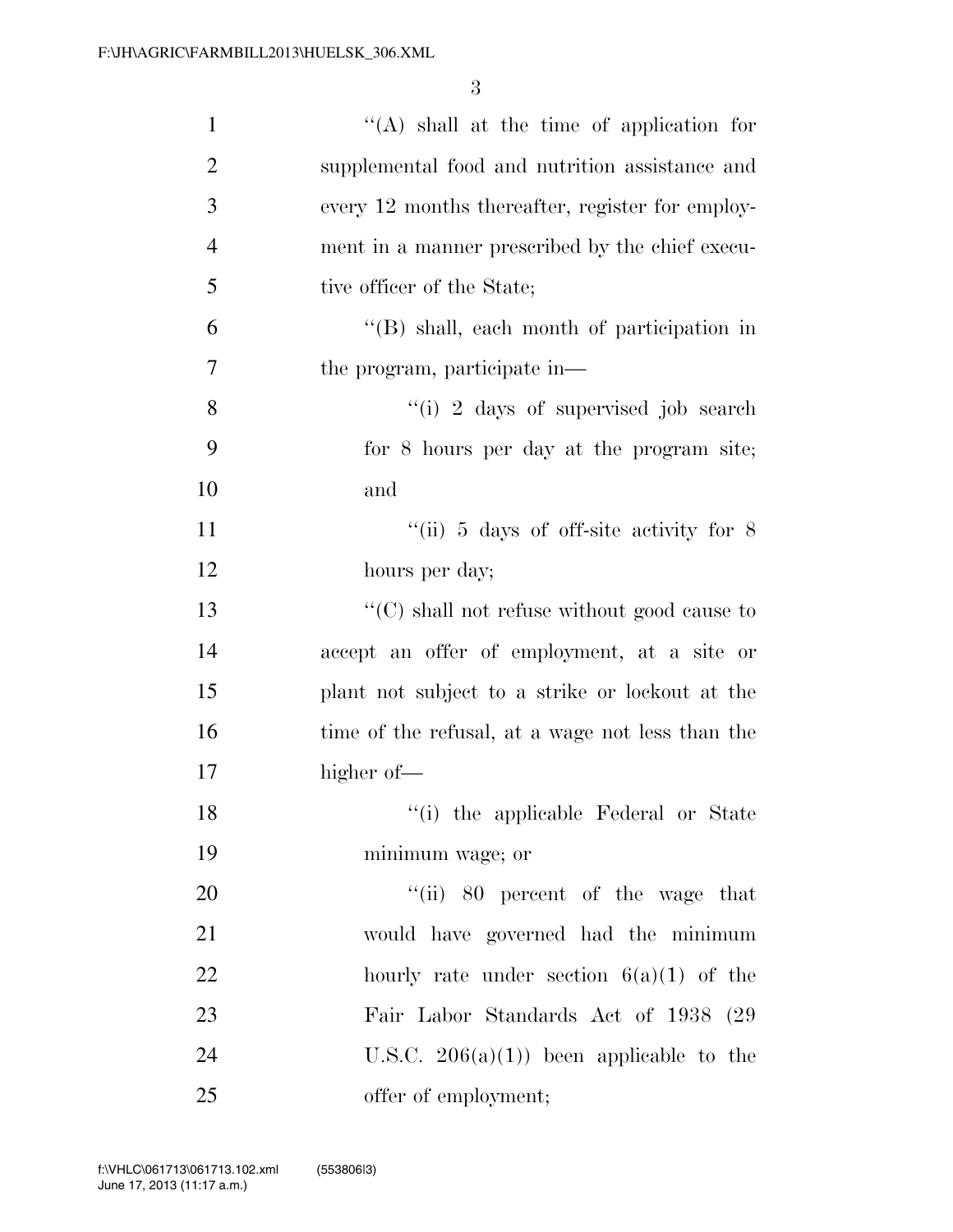| $\mathbf{1}$   | "(D) shall not refuse without good cause         |
|----------------|--------------------------------------------------|
| $\overline{2}$ | to provide a State agency with sufficient infor- |
| 3              | mation to allow the State agency to determine    |
| $\overline{4}$ | the employment status or the job availability of |
| 5              | the individual; and                              |
| 6              | $\lq\lq (E)$ shall not voluntarily—              |
| $\tau$         | $\lq$ <sup>"</sup> (i) quit a job; or            |
| 8              | "(ii) reduce work effort and, after the          |
| 9              | reduction, the individual is working less        |
| 10             | than 30 hours per week, unless another           |
| 11             | adult in the same family unit increases em-      |
| 12             | ployment at the same time by an amount           |
| 13             | equal to the reduction in work effort by the     |
| 14             | first adult.                                     |
| 15             | "(2) An able-bodied individual participating in  |
| 16             | the work activation program who fails to comply  |
| 17             | with 1 or more of the requirements described in  |
| 18             | $paramph(1)$ —                                   |
| 19             | $\lq\lq$ shall be subject to a sanction period   |
| <b>20</b>      | of not less than a 2-month period beginning the  |
| 21             | day of the individual's first failure to comply  |
| 22             | with such requirements during which the indi-    |
| 23             | vidual shall not receive any supplemental food   |
| 24             | and nutrition assistance; and                    |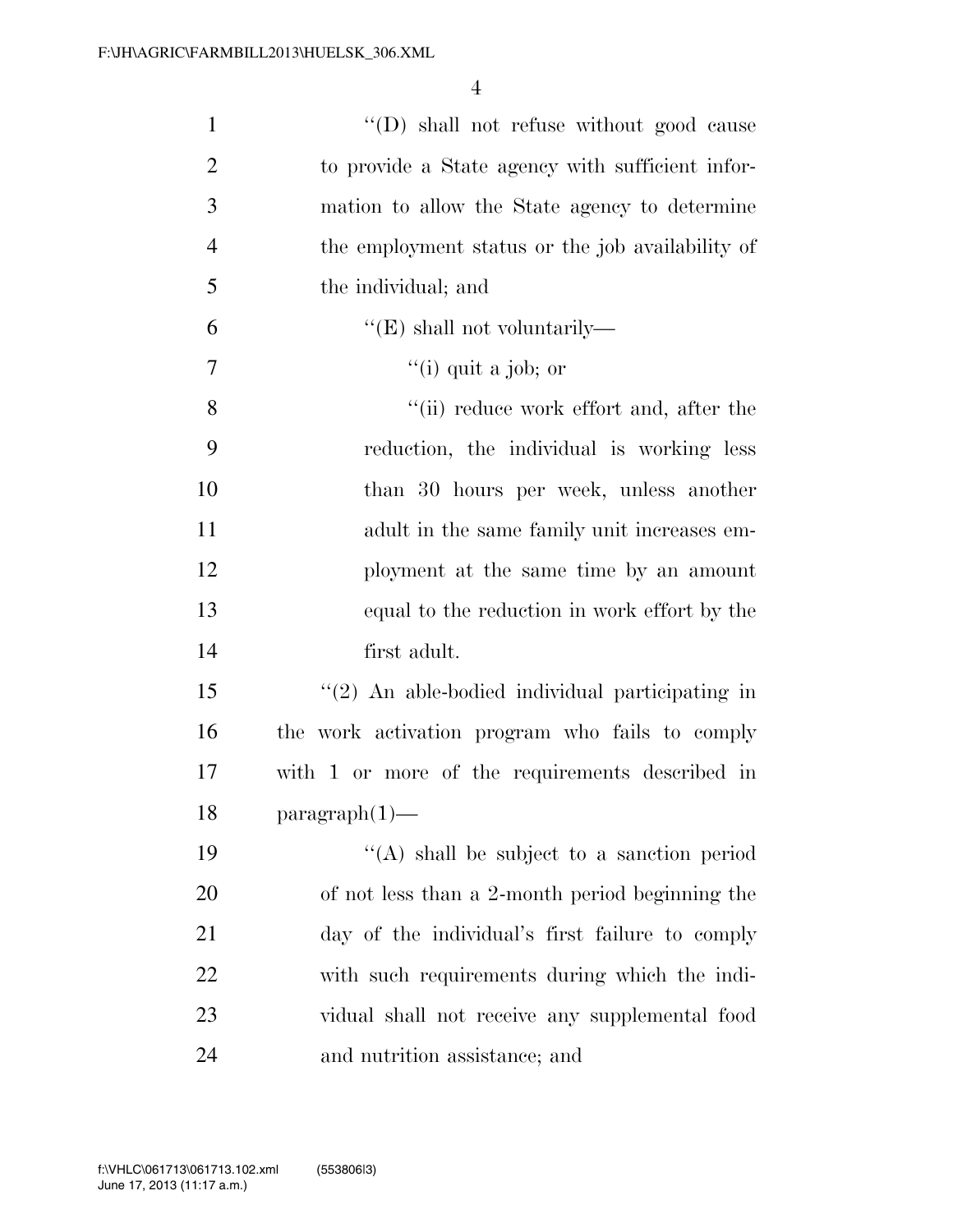| $\mathbf{1}$   | "(B) may receive supplemental food and                               |
|----------------|----------------------------------------------------------------------|
| $\overline{2}$ | nutrition assistance after the individual is in                      |
| 3              | compliance with such requirements for not less                       |
| $\overline{4}$ | than a 1-month period beginning after the com-                       |
| 5              | pletion of such sanction period, except that such                    |
| 6              | assistance may not be provided retroactively.".                      |
| 7              | SEC. 4034. REPEAL OF CERTAIN AUTHORITY TO WAIVE                      |
| 8              | WORK REQUIREMENT.                                                    |
| 9              | The Food and Nutrition Act of 2008 (7 U.S.C. 2011)                   |
| 10             | et seq.) is amended—                                                 |
| 11             | $(1)$ in section $6(0)$ by striking paragraph $(4)$ ;                |
| 12             | and                                                                  |
| 13             | (2) in section $16(b)(1)(E)(ii)$ —                                   |
| 14             | $(A)$ in subclause $(II)$ by adding "and" at                         |
| 15             | the end;'                                                            |
| 16             | (B) by striking subclause (III); and                                 |
| 17             | $(C)$ by redesignating subclause $(IV)$<br>as                        |
| 18             | subclause (III).                                                     |
| 19             | SEC. 4035. ELIMINATING DUPLICATIVE EMPLOYMENT AND                    |
| 20             | TRAINING.                                                            |
| 21             | (a) FUNDING OF EMPLOYMENT AND TRAINING PRO-                          |
| 22             | GRAMS.—Section 16 of Food and Nutrition Act of 2008                  |
| 23             | $(7 \text{ U.S.C. } 2025)$ is amended by striking subsection $(h)$ . |
| 24             | (b) ADMINISTRATIVE COST-SHARING.—                                    |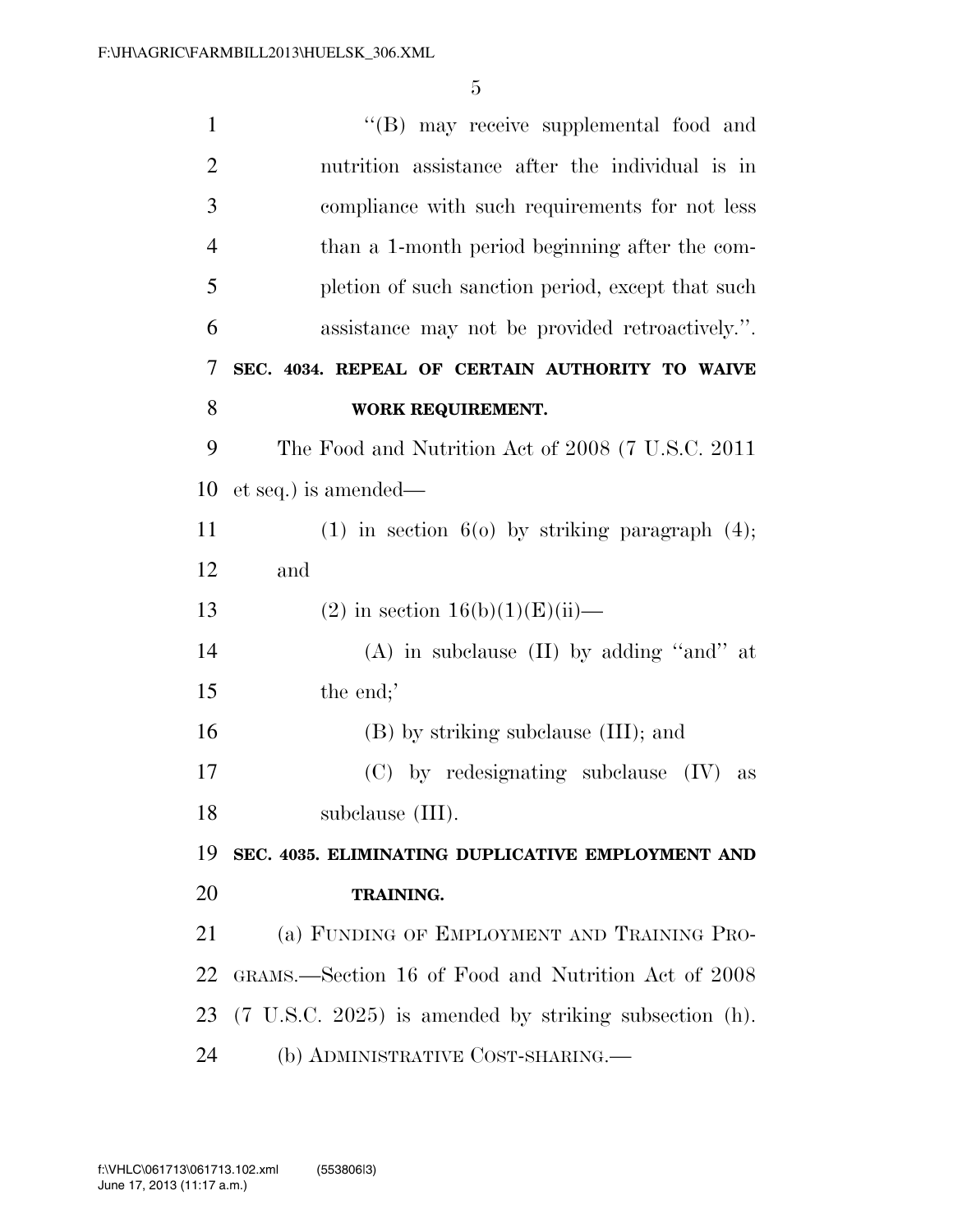| $\mathbf{1}$   | (1) IN GENERAL.—Section $16(a)$ of the Food          |
|----------------|------------------------------------------------------|
| $\overline{2}$ | and Nutrition Act of $2008$ (7 U.S.C. $2025(a)$ ) is |
| 3              | amended in the first sentence, in the matter pre-    |
| $\overline{4}$ | ceding paragraph $(1)$ , by inserting "(other than a |
| 5              | program carried out under section $6(d)(4)$ " after  |
| 6              | "supplemental nutrition assistance program".         |
| 7              | (2) CONFORMING AMENDMENTS.—                          |
| 8              | (A) Section $17(b)(1)(B)(iv)(III)(hh)$ of the        |
| 9              | Food and Nutrition Act of 2008 (7 U.S.C.             |
| 10             | $2026(b)(1)(B)(iv)(III)(hh)$ is amended<br>$-$ by    |
| 11             | striking "(g), (h)(2), or (h)(3)" and inserting      |
| 12             | "or $(g)$ ".                                         |
| 13             | (B) Section $22(d)(1)(B)(ii)$ of the Food            |
| 14             | Nutrition Act of 2008 (7 U.S.C.<br>and               |
| 15             | $2031(d)(1)(B(ii))$ is amended by striking ",        |
| 16             | (g), (h)(2), and (h)(3)" and inserting "and          |
| 17             | $(g)$ ".                                             |
| 18             | (c) WORKFARE.—                                       |
| 19             | (1) IN GENERAL.—Section 20 of the Food and           |
| 20             | Nutrition Act of 2008 (7 U.S.C. 2029) is amended     |
| 21             | by striking subsection (g).                          |
| 22             | AMENDMENT.—Section<br>CONFORMING<br>(2)              |
| 23             | $17(b)(1)(B)(iv)(III)(jj)$ of the Food and Nutrition |
| 24             | Act of 2008 (7 U.S.C. 2026(b)(1)(B)(iv)(III)(jj)) is |
| 25             | amended by striking "or $(g)(1)$ ".                  |